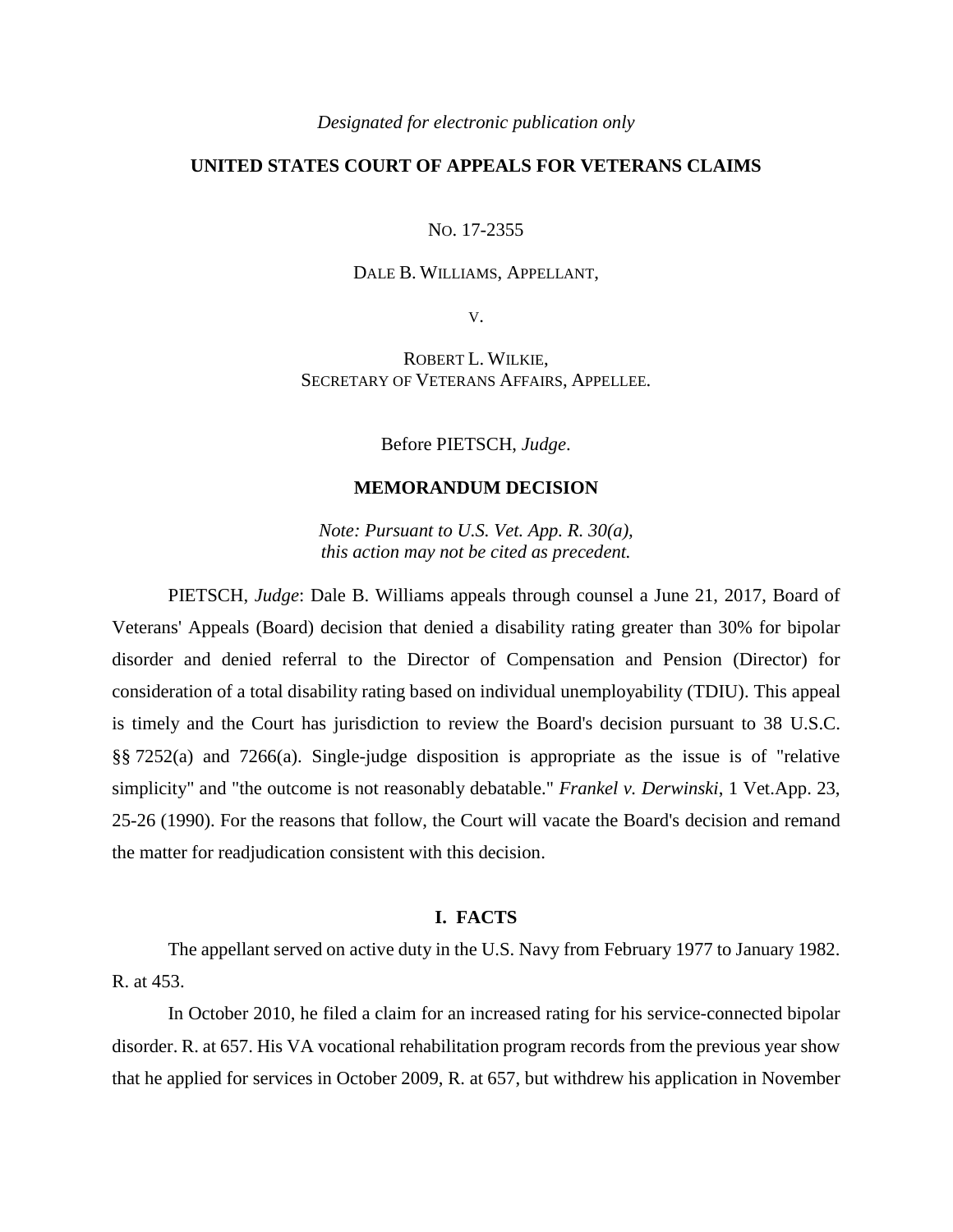2009. R. at 1257. He again applied for vocational rehabilitation services in September 2010, R. at 1251, but his claim was suspended in October 2010 due to his failure to complete the required evaluation, R. at 1239-40. In November 2010, the appellant reported to his vocational rehabilitation counselor that he had mixed feelings about pursuing the program and felt that he was competing with people for a job. R. at 1238. He also stated that trying to complete the paperwork caused anxiety and was very intimidating. R. at 1238. He withdrew his claim the following day, "because he did not think he could handle pursuing the services." R. at 1234.

The appellant was provided with a VA mental disorders examination in February 2011. R. at 636-38. As to the "frequency, severity, and duration of symptoms," he reported problems with memory, sleep, and isolation, as well as hearing noises and seeing things. R. at 636. He also reported that he experienced his symptoms "weekly to daily in frequency, currently at an unknown severity, since his military service." *Id.* Concerning familial and social relationships, he reported that he had a good relationship with his daughter and could get along well with others when he had to. R. at 636-37. He stated that he had been unemployed since 2009 due to an altercation with his boss. R. at 637. He denied impairment in activities of daily living due to his mental disorder symptoms, as well as suicidal intent or planning, homicidal ideation, hallucinations, and delusions. *Id.* The examiner noted that the appellant was fully oriented, well groomed, friendly, and cooperative and that his attention, memory, and judgment were within normal limits. *Id.* Ultimately, the examiner opined that the appellant experienced occasional decrease in work efficiency and intermittent periods of inability to perform occupational tasks due to the bipolar disorder, based on his report of chronic sleep impairment. *Id.*

The RO denied an increased rating for bipolar disorder in an April 2011 rating decision, R. at 626-28, which the appellant appealed to the Board, R. at 623 (June 2011 Notice of Disagreement); 596-617 (January 2013 Statement of the Case); 590 (March 2013 VA Form 9).

The appellant's medical treatment records from January 2011 to March 2013 show that he continued to be treated for depression and that his condition was stable with medication. R. at 376, 389, 395, 406, 422. During that period, he was consistently noted to be adequately groomed and dressed for his appointments. R. at 368, 370, 391. He was also consistently noted to be alert and oriented, with no abnormalities in memory, judgment, speech or thought processes. R. at 368; 370- 71; 389; 391. In February 2012, he reported that he was always tired and slept a lot. R. at 391.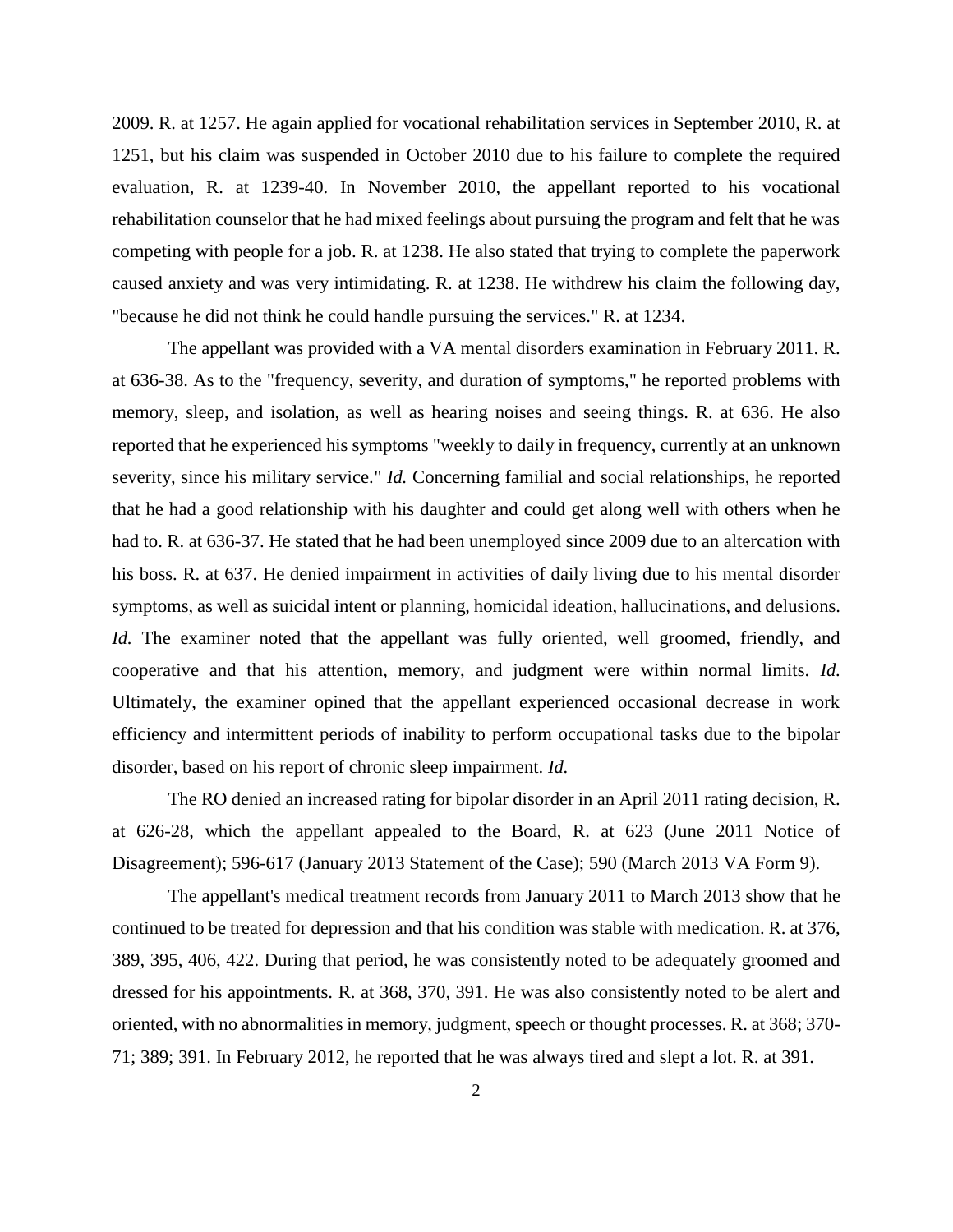At a psychological evaluation in February 2013, the appellant reported symptoms of anxiety, depression, mood swings, loss of motivation, feeling life is hardly worthwhile, little need to be with others, and being depressed about problems with transportation. R. at 370. The psychologist also noted that the appellant had left his last employment "because his age made him 'stand out' and be the brunt of other's jokes." *Id*. Appellant reported that he had applied twice for VA vocational rehabilitation services but then cancelled due to being unable to drive. He also reported not having close relationships and spending most of his time alone. *Id.*

A March 2013 treatment provider noted that the appellant had poor insight because he "does not seem to recognize his deflecting blame for his circumstance." R. at 368.

In an April 2015 decision, the Board remanded the appellant's bipolar disorder claim to obtain "the VA examination report with which the February 2011 [report] is associated" and to provide a new examination. R. at 560-61. The Board also found the issue of entitlement to TDIU reasonably raised by the record and intertwined with the bipolar disorder rating claim. R. at 559, 561.

The appellant's medical treatment records from June 2013 to September 2016 show that he continued treatment for bipolar disorder, including with medications. R. at 92, 165-66, 242, 299-300, 317, 366. In March 2015, he reported that he was not sleeping well. R. at 242. In June 2016, the appellant reported that "little things can really upset him," and he was experiencing mood lability, but also that his condition was "about the same it's always been, no flagrant manic episodes and no severe despondency." R. at 105. During this period, he was consistently noted to be neatly groomed for his appointments. R. at 105, 170; 235; 242. He was also consistently noted to be alert and oriented, with no abnormalities in insight, judgment, speech, or thought processes. R. at 105, 166, 235, 243, 281, 299, 316, 349, 363. The appellant reported memory problems throughout this period, but was consistently noted to have no gross cognitive or memory deficits. R. at 103, 105, 116, 166, 235, 243. Regarding social relationships, he reported that he saw his daughter (who lived in a different state) once or twice per month and that he lived alone and "in relative isolation." R. at 105, 242.

The appellant was provided with a VA mental disorders examination in October 2016, at which he reported symptoms of depressed mood, anxiety, chronic sleep impairment, and difficulty establishing and maintaining effective work and social relationships. R. at 439. Specifically, he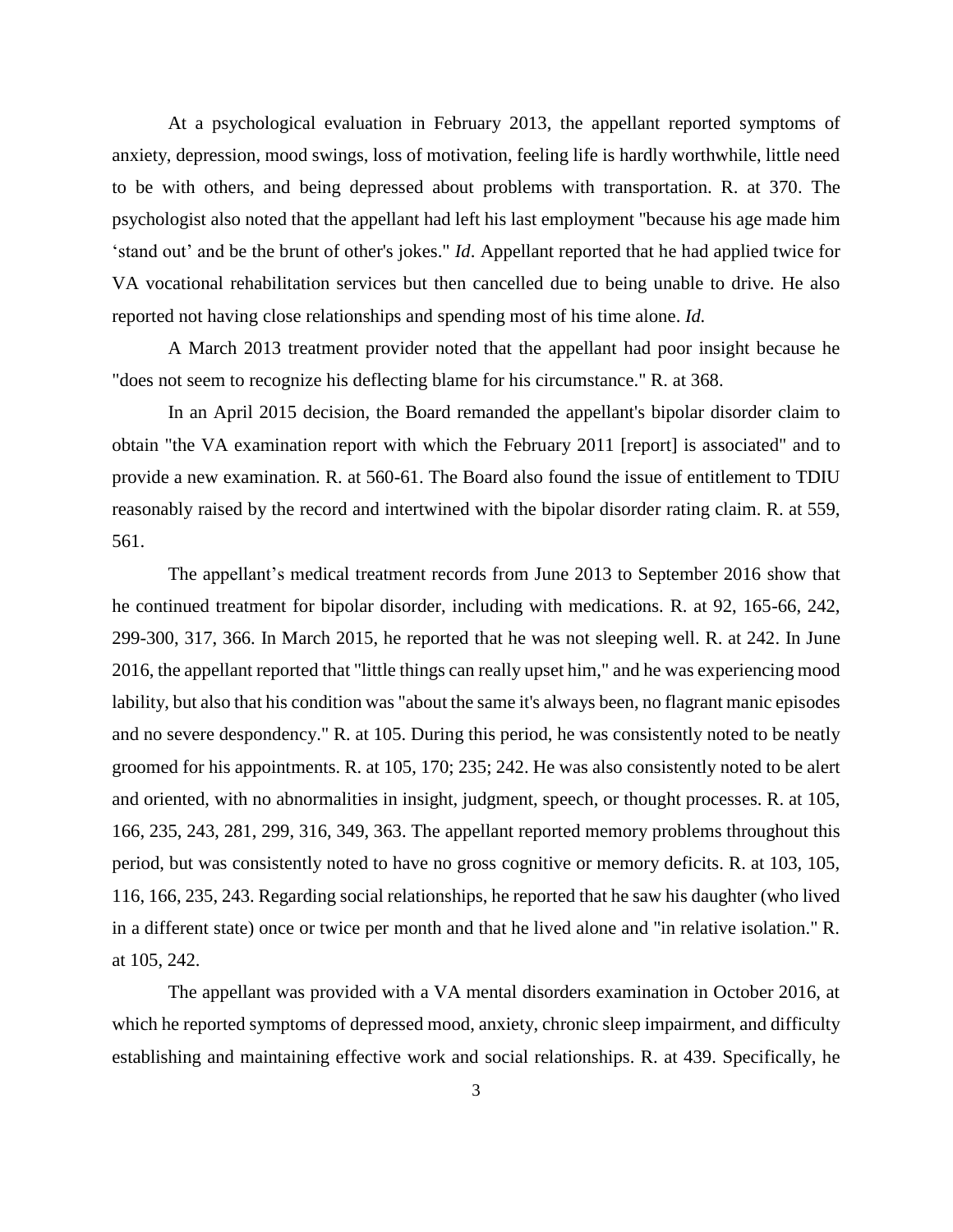got short-tempered and would get so hyper that he could not sleep, but had "more depression than anything." *Id.* He also reported that he was divorced and he had one adult daughter with whom he didn't communicate often. R. at 438. He tended to stay in the house, did not engage in regular social activities, and been unemployed since 2009. *Id*. He denied hallucinations, suicidal ideation, and homicidal ideation. R. at 439. The examiner noted that the appellant essentially reported moderate symptoms of depression. *Id.*

The examiner noted that the appellant was casually dressed for the examination with adequate grooming and hygiene, and interacted in a calm, pleasant manner. R. at 439. He was able to communicate effectively, follow simple instructions, and complete routine tasks. *Id.* The examiner noted that the appellant's mood and affect were normal and appropriate to the situation, and his speech was spontaneous, normal, and easily understood. *Id.* The examiner also noted that the appellant was alert and oriented with intact judgment, and no evidence of psychosis or a thought disorder*. Id.*

The examiner opined that the appellant's bipolar disorder caused "occupational and social impairment with occasional decrease in work efficiency and intermittent periods of inability to perform occupational tasks, although generally functioning satisfactorily, with normal routine behavior, self-care and conversation." R. at 437. The examiner explained that such impairment "would likely be due to periods of anhedonia, fatigue because of lack of sleep, difficulty focusing for lengthy periods of time, and irritability." R. at 439. She also noted that there was no significant change or evidence of increase in severity since the last examination, and his symptoms appeared to have been stable for many years. *Id.*

The RO issued a Supplemental SOC in October 2016 denying a rating greater than 30% for bipolar disorder and denying entitlement to TDIU. R. at 74-82; s*ee* R. at 62 (October 2016 rating decision denying entitlement to TDIU). In November 2016, the appellant filed a formal application for TDIU, indicating that his bipolar disorder prevented employment. R. at 41-42. That same month, the appellant's sister submitted a letter. She explained that the appellant "isolated himself at home, [with] no friends . . . [and] only sees the immediate family." R. at 44. She noted that he was "more and more forgetful and totally dependent on [their] 90 year old Navy veteran Dad for transportation, trips to the grocery store, keeping him on track for his VA appointments, and making sure his VA documentation is processed on time." *Id*. She "truly believe[d] that [her]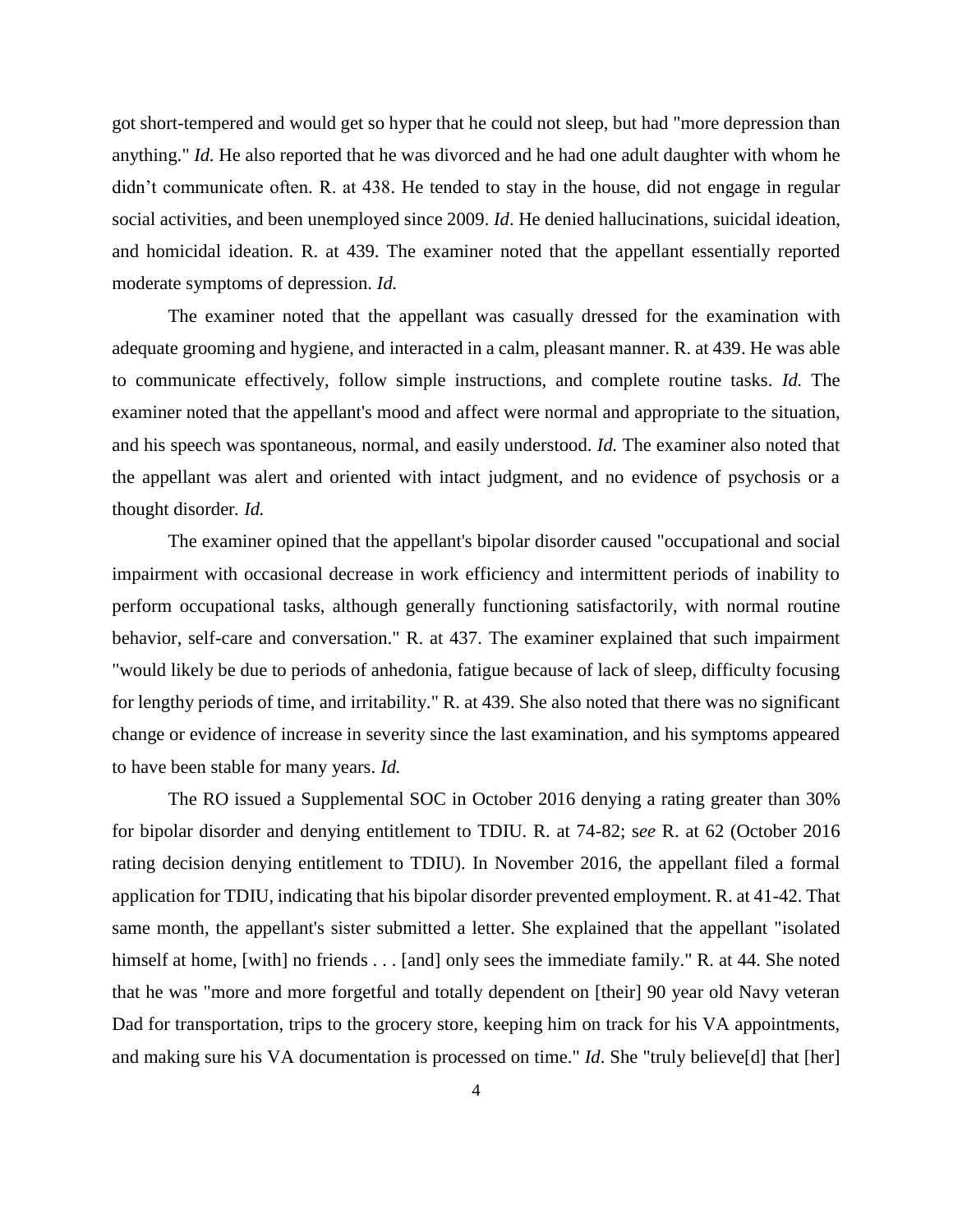brother d[id] not have a grasp on day-to-day reality." *Id*. In June 2017, the Board issued the opinion here on appeal.

## **II. ANALYSIS**

## **A. Entitlement to a Disability Rating Greater than 30% for Bipolar Disorder**

1. Diagnostic Criteria

Mental disorders, including bipolar disorder, are evaluated under the general rating criteria for mental disorders found at 38 C.F.R. § 4.130, Diagnostic Code (DC) 9411. In evaluating mental disorders, the Board must consider all the evidence of record, determine the nature of the appellant's overall disability picture, and then look to the list of symptoms outlined in the diagnostic criteria as examples that can provide guidance in determining the severity of the appellant's condition. *Mauerhan v. Principi*, 16 Vet.App. 436, 442 (2002). Under DC 9411, a 30% disability is warranted when a claimant's mental disorder results in

[o]ccupational and social impairment, with occasional decrease in work efficiency and intermittent periods of inability to perform occupational tasks (although generally functioning satisfactorily, with routine behavior, self-care, and conversation normal), due to such symptoms as: depressed mood, anxiety, suspiciousness, panic attacks (weekly or less often), chronic sleep impairment, mild memory loss (such as forgetting names, directions, recent events).

38 C.F.R. § 4.130, DC 9411 (2018). A 50% disability rating is warranted when a claimant's mental disorder results in

[o]ccupational and social impairment with reduced reliability and productivity due to such symptoms as: flattened affect; circumstantial, circumlocutory, or stereotyped speech; panic attacks more than once a week; difficulty in understanding complex commands; impairment of short- and long-term memory (e.g., retention of only highly learned material, forgetting to complete tasks); impaired judgment; impaired abstract thinking; disturbances of motivation and mood; difficulty in establishing and maintaining effective work and social relationships.

*Id.* A 70% disability rating is warranted when a claimant's mental disorder results in

[o]ccupational and social impairment, with deficiencies in most areas, such as work, school, family relations, judgment, thinking, or mood, due to such symptoms as: suicidal ideation; obsessional rituals which interfere with routine activities;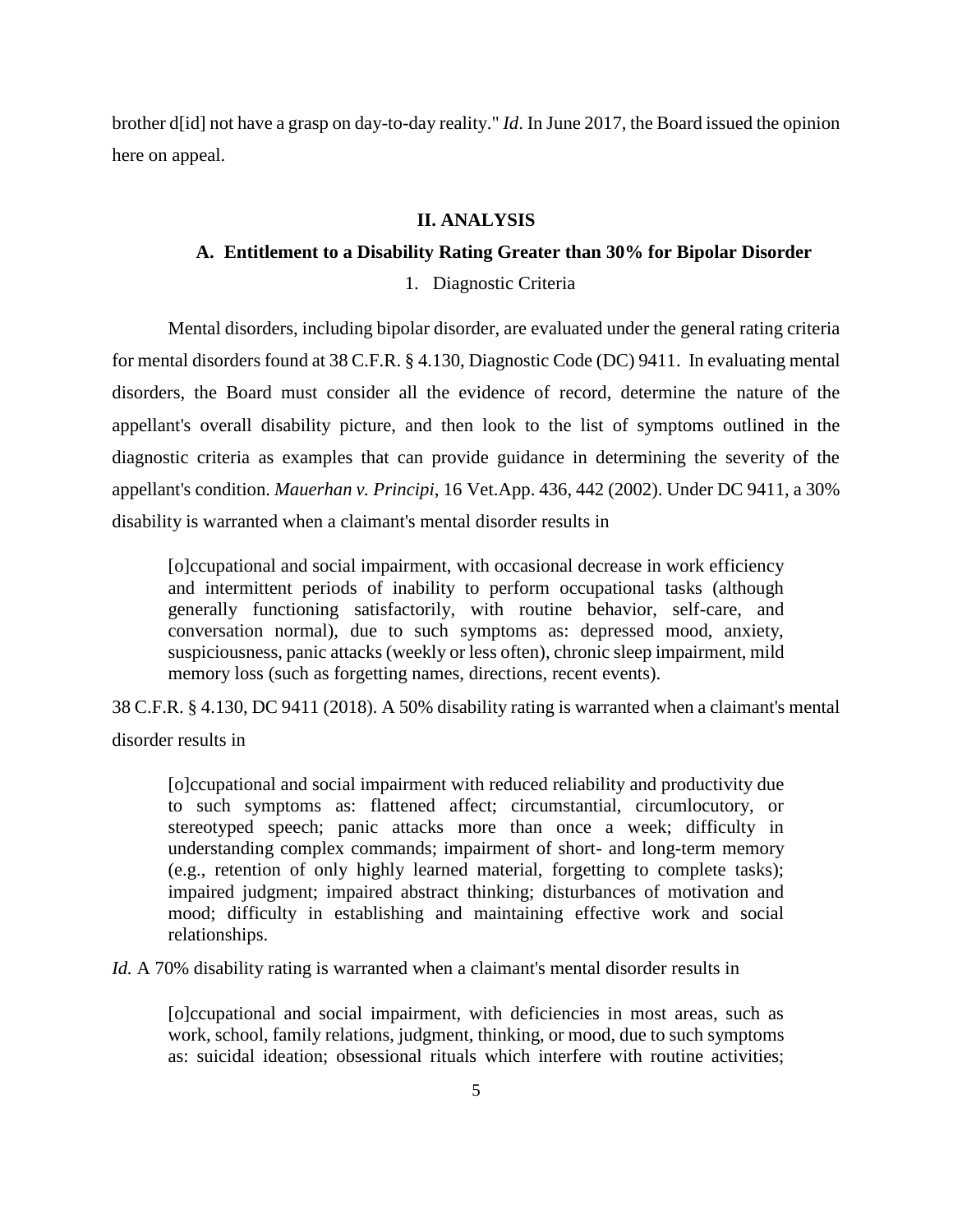speech intermittently illogical, obscure, or irrelevant; near-continuous panic or depression affecting the ability to function independently, appropriately and effectively; impaired impulse control (such as unprovoked irritability with periods of violence); spatial disorientation; neglect of personal appearance and hygiene; difficulty in adapting to stressful circumstances (including work or a worklike setting); inability to establish and maintain effective relationships[.]

*Id.* Pursuant to a VA regulation, "where there is a question as to which of two evaluations shall be applied, the higher evaluation will be assigned if the disability picture more nearly approximates the criteria for that rating. Otherwise, the lower rating will be assigned." 38 C.F.R. § 4.7 (2018).

In *Vazquez-Claudio v. Shinseki*, the U.S. Court of Appeals for the Federal Circuit (Federal Circuit) held that assignment of disability ratings under DC 9411 requires a two-part analysis of (1) an "initial assessment of the symptoms displayed [. . .] and if they are the kind enumerated in the regulation," and (2) "an assessment of whether those symptoms result in occupational and social impairment." 713 F.3d 112, 117-18 (Fed. Cir. 2013). In *Mauerhan*, the Court held that the symptoms listed in DC 9411 are "not intended to constitute an exhaustive list, but rather are to serve as examples of the type and degree of symptoms, or their effects, that would justify a particular rating." 16 Vet.App. at 442. The Board is required to "consider all symptoms of a claimant's condition that affect the level of occupational and social impairment," not just those listed in the regulation. *Id.* at 443.

Thus, when determining the appropriate disability evaluation to assign, the veteran's symptoms are the Board's "primary consideration." *Vazquez-Claudio*, 713 F.3d at 118. However, "a veteran may only qualify for a given disability rating under § 4.130 by demonstrating the particular symptoms associated with that percentage, or others of similar severity, frequency, and duration." *Id.* at 117. "The regulation's plain language highlights its symptom-driven nature" and "symptomatology should be the fact-finder's primary focus when deciding entitlement to a given disability rating." *Id.* at 116-17.

The Board's determination of the appropriate degree of disability is a finding of fact subject to the "clearly erroneous" standard of review set forth in 38 U.S.C. § 7261(a)(4). *See Smallwood v. Brown*, 10 Vet.App. 93, 97 (1997)*; Johnston v. Brown,* 10 Vet.App. 80, 84 (1997). "A factual finding 'is "clearly erroneous" when although there is evidence to support it, the reviewing court on the entire evidence is left with the definite and firm conviction that a mistake has been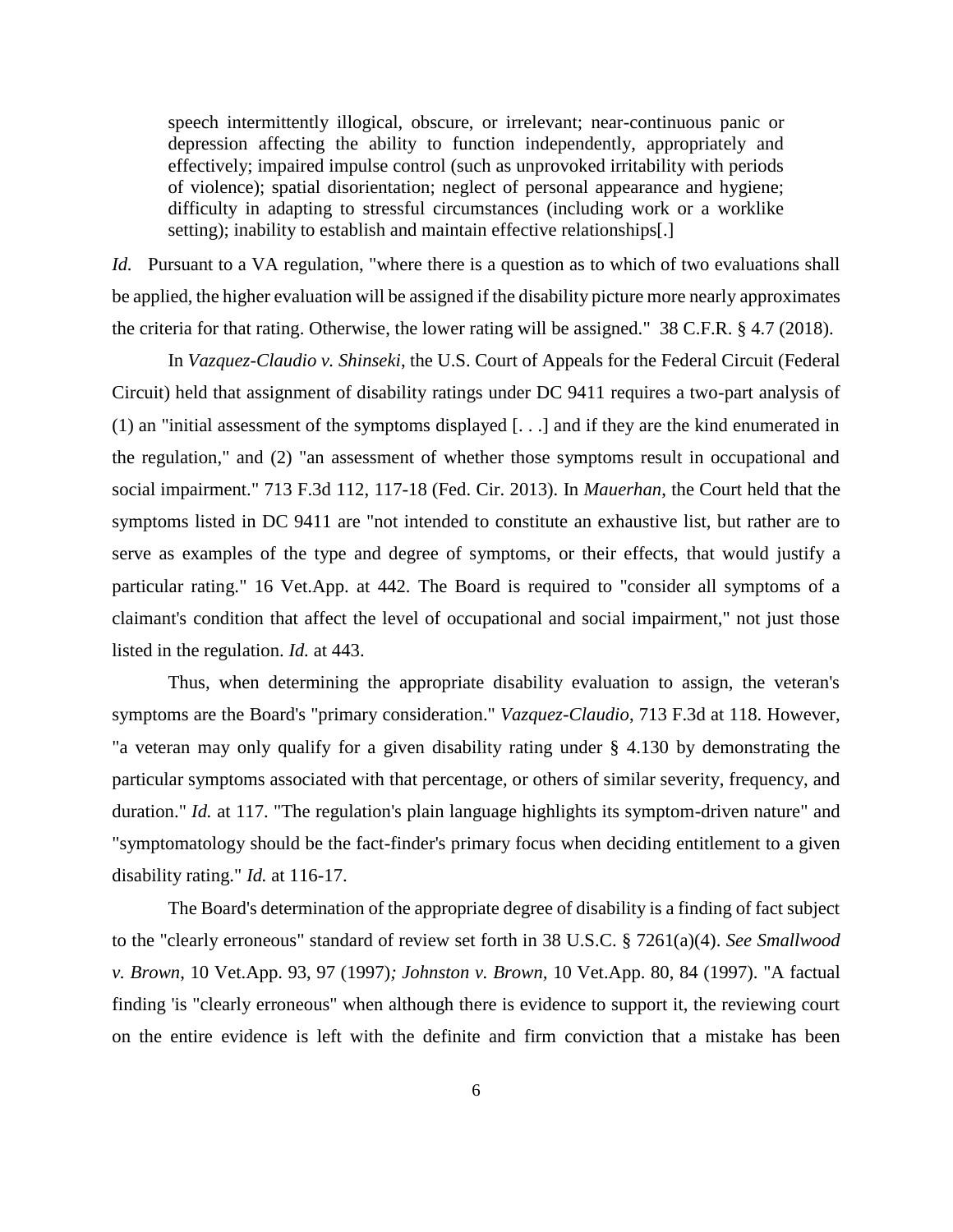committed.'" *Hersey v. Derwinski*, 2 Vet.App. 91, 94 (1992) (quoting *United States v. U.S. Gypsum Co.*, 333 U.S. 364, 395 (1948)).

As with any finding on a material issue of fact or law presented on the record, the Board must support its determination of the appropriate degree of disability with an adequate statement of reasons or bases that enables the claimant to understand the precise basis for that finding and facilitates review in this Court. 38 U.S.C. § 7104(d)(1); *Allday v. Brown*, 7 Vet.App. 517, 527 (1995); *Simon v. Derwinski*, 2 Vet.App. 621, 622 (1992); *Gilbert v. Derwinski*, 1 Vet.App. 49, 57 (1990). To comply with this requirement, the Board must analyze the credibility and probative value of the evidence, account for the evidence that it finds to be persuasive or unpersuasive, and provide the reasons for its rejection of any material evidence favorable to the claimant. *See Caluza v. Brown*, 7 Vet.App. 498, 506 (1995), *aff'd per curiam*, 78 F.3d 604 (Fed. Cir. 1996) (table); *Gabrielson v. Brown*, 7 Vet.App. 36, 39-40 (1994); *Gilbert,* 1 Vet.App. at 57.

## 2. Board's Findings

In the decision on appeal, the Board noted that the appellant's bipolar disorder manifested by the symptoms of "depressed mood, anxiety, chronic sleep impairment, mild memory loss, disturbances of motivation and mood, and difficulty in establishing and maintaining effective work and social relationships." R. at 17. In determining the appropriate rating, the Board analyzed the evidence of record regarding each symptom, except for chronic sleep impairment and difficulty in establishing and maintaining effective work relationships, and explained why it found that a 30% rating was more appropriate for each. R. at 17-22.

Regarding depression, the Board acknowledged that the veteran "has endorsed symptoms of depression" and that a February 2013 VA treatment record documented loss of motivation, which is a symptom listed under the criteria for a 50% rating. R. at 18, 19. However, the Board found that, overall, the appellant's depression symptoms warranted a 30% rating because the appellant "also reported nothing was bothering him the following month in a March 2013 VA treatment record, and reported during the March 2015 VA mental health treatment that symptoms of bipolar disorder had improved a lot over the last several years." R. at 18.

The Board also acknowledged that the record contained evidence of problems with grooming and self-care but explained why it found that these symptoms more nearly approximated a 30% rating. The Board explained that "although the [v]eteran's sister disputes that the [v]eteran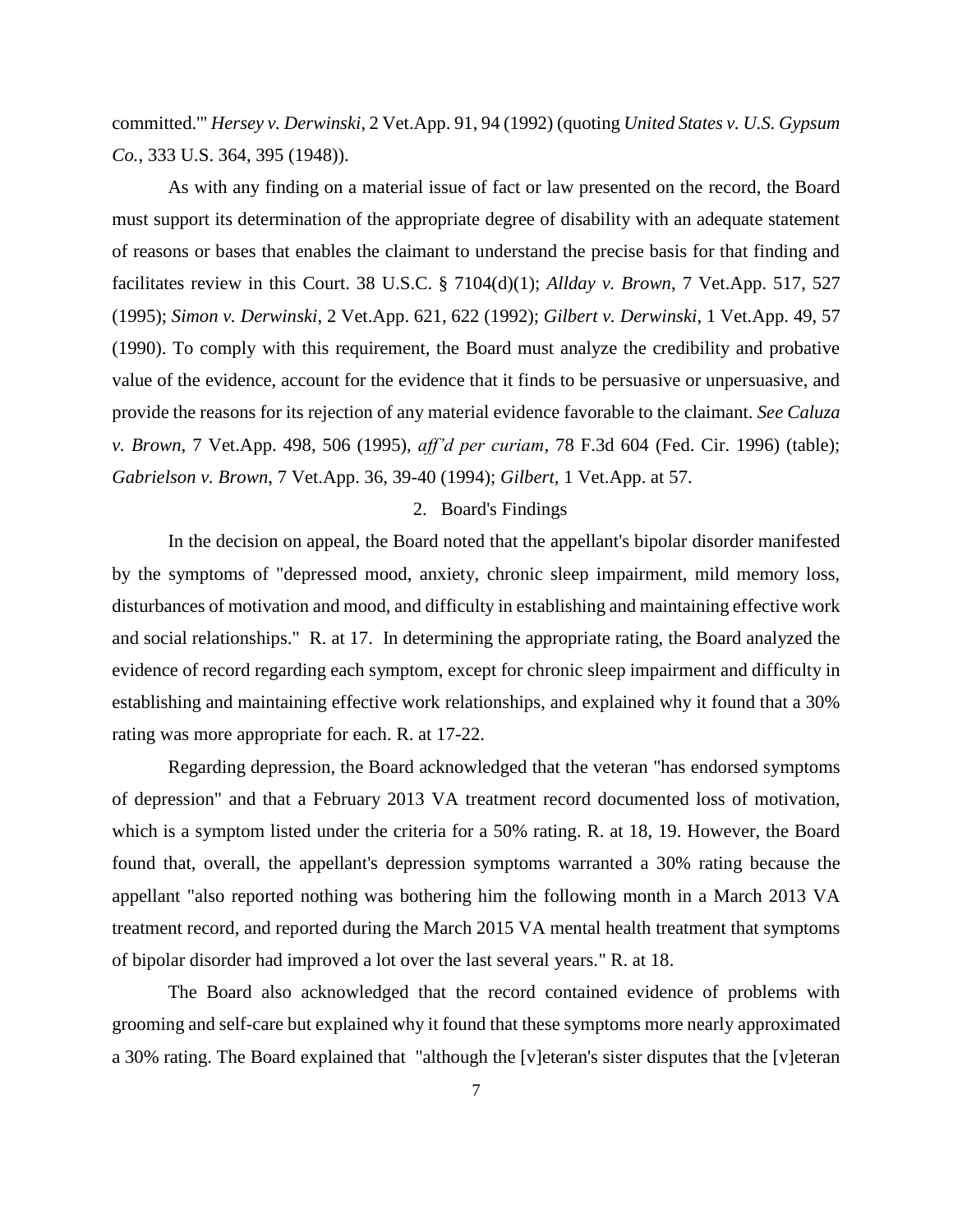is 'well-groomed,' the [v]eteran ha[s] consistently been observed by various VA examiners to have adequate hygiene." R. at 19. The Board further explained that, "with the exception of the February 2013 VA examiner's observation that the [v]eteran did not take pride in his personal appearance, the Veteran had generally been observed by various VA examiners to have adequate grooming." *Id.*

The Board also found the appellant's anxiety symptoms more nearly approximated the criteria for a 30% rating because the evidence did not show that his anxiety manifested in panic attacks that occurred once a week or more. R. at 17-18. The Board also explained why the evidence did not show that the appellant's depression and anxiety symptoms were of severity or frequency sufficient to warrant a 70% or 100% rating. R. at 19-20.

Further, the Board acknowledged that the appellant had "difficulties relating to others, as evidenced by his reports of self-isolation," R. at 19, and that the October 2016 VA examiner opined that the appellant had difficulty in establishing and maintaining effective work and social relationships, which is a symptom listed for a 50% rating, R. at 18. The Board also found that the appellant may have had "difficulty in adapting to stressful circumstances," a criterion listed for a 70% rating. R. at 19. However, the Board found that the appellant's symptoms regarding difficulty relating to others in a social setting more nearly approximated a 30% rating because the appellant "had reported during the February 2011 VA examination that he is able to get along well with other people when needed . . . [and] [t]he November 2016 lay statement from the [appellant's] sister asserts [that he] maintains relationships with immediate family members." R. at 18. The Board also explained why the evidence did not show that the appellant's symptoms regarding difficulty relating to others in a social setting were of severity or frequency sufficient to warrant a 70% or 100% rating. R. at 19-20.

Regarding symptoms of impaired memory, the Board acknowledged that the appellant "had repeatedly complained of impaired memory." R. at 18. The Board found that the severity of his impaired memory symptoms were more closely approximated by a 30% rating because "during the July 2016 cognitive communication evaluation, the [appellant] described impaired memory as occasionally losing train of thought when speaking and forgetting why he walked into a room" and also because "[t]he July 2016 VA treatment record also reflects the [appellant] denied any difficulty with remembering to take medication, managing finances, or scheduling or keeping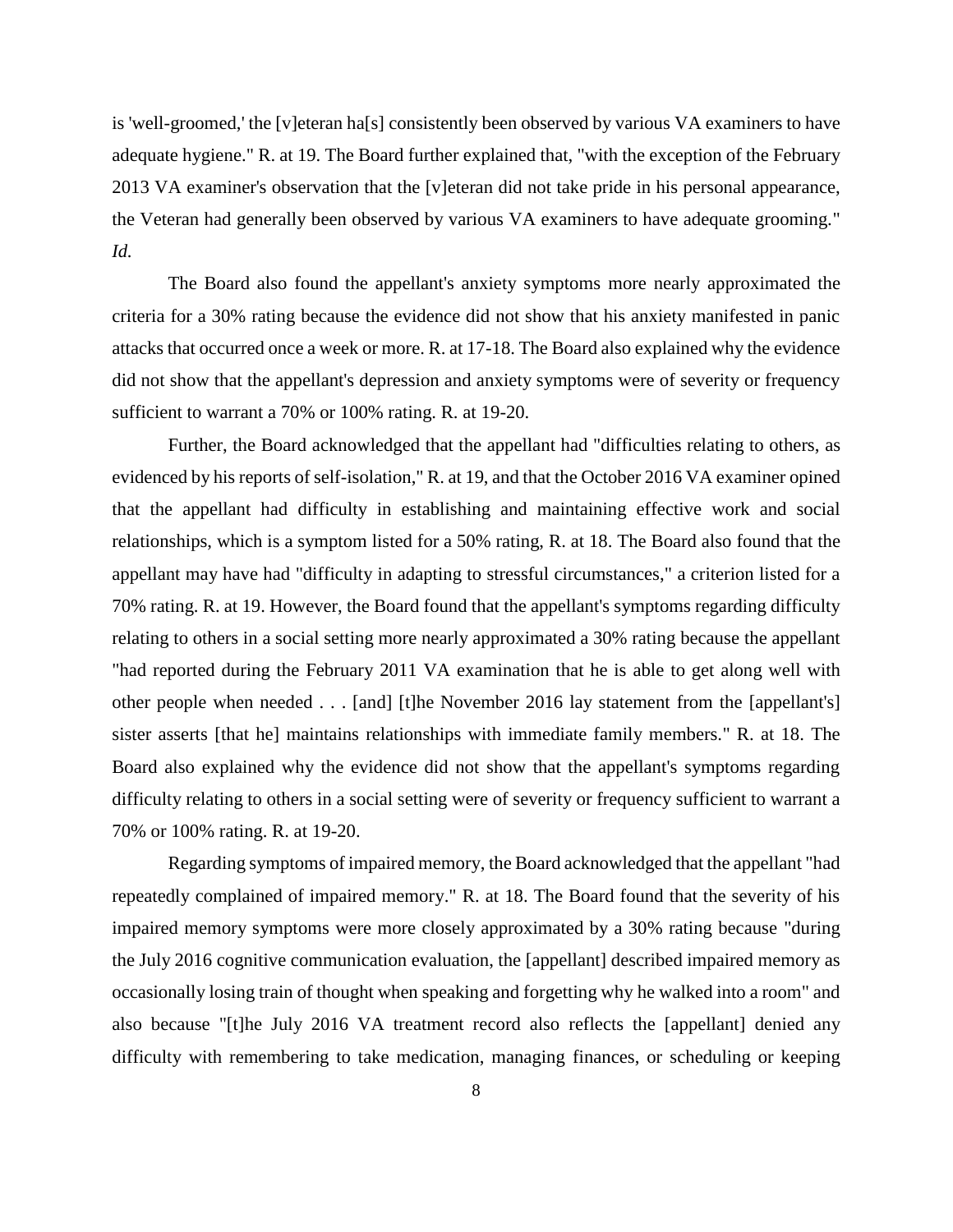appointments." R. at 18. The Board explained that this evidence shows that the appellant's impaired memory "symptoms [] more nearly approximate mild memory loss (criteria for 30 percent rating), rather than impairment of short- and long-term memory (criteria for 50 percent rating)." *Id.* The Board also explained why the evidence did not show that the appellant's impaired memory symptoms were of severity or frequency sufficient to warrant a 70% or 100% rating. R. at 19-20.

Finally, the Board considered the appellant's GAF scores in its analysis of whether a higher rating was warranted. R. at 21.

## 3. Symptoms Not Discussed

On appeal, among other arguments, the appellant asserts that, although the Board found that his bipolar disorder caused chronic sleep impairment and difficulty in establishing and maintaining work relationships, it failed to discuss the effects of these two symptoms in its discussion of whether a 50, 70, or 100% rating was warranted. R. at 17-22. The Court agrees. The Board found that the appellant's bipolar disorder was manifested by the symptoms of "depressed mood, anxiety, chronic sleep impairment, mild memory loss, disturbances of motivation and mood, and difficulty in establishing and maintaining effective work and social relationships." R. at 17. For each of these listed symptoms, except for the symptoms chronic sleep impairment and difficulty in establishing or maintaining effective work relationships, the Board analyzed the evidence of record and explained why it found that the frequency and severity of each warranted 30% rating but no higher. *See* R. at 17-22. Yet the Board did not explain its reasons for omitting from its analysis the symptoms of chronic sleep impairment and difficulty in establishing or maintaining effective work relationships. *See id.*

As the appellant argues, the record shows that he applied for VA vocational rehabilitation in 2010, but withdrew his application because "he did not think he could handle pursuing" the program and because "trying to complete the paperwork cause[d] anxiety and [wa]s very intimidating." App. Br. at 18; R. at 1234, 1238. The record also documents that the appellant relied on his father to "keep him on track for his VA appointments," and to make "sure his VA documentation [wa]s processed on time." R. at 44; *see* App. Br. at 18. However, the Board failed to account for this favorable evidence when it found that the severity and frequency of the appellant's difficulties in establishing or maintaining effective work relationships warranted a 30% rating but no higher. *See* R. at 17-22. Similarly, despite noting that the appellant suffered from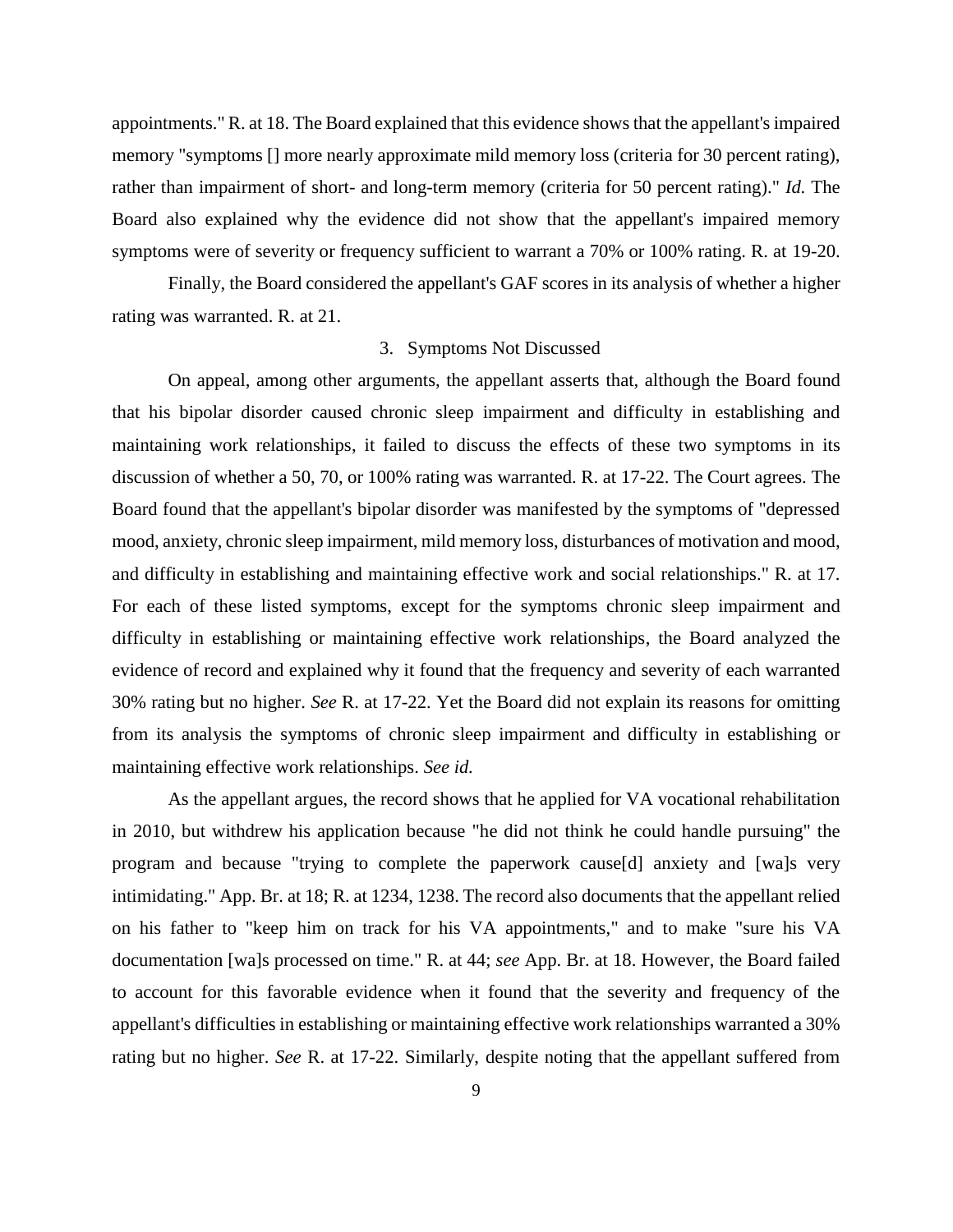chronic sleep impairment, the Board failed to discuss any of the evidence of record of chronic sleep impairment in explaining why a 30% rating, but no higher, was warranted. *See id.*

The Court therefore concludes that the Board's reasons or bases for assignment of a 30% rating are inadequate because the Board did not account for this favorable and material evidence in its explanation of why a 30% rating is warranted. *See Caluza*, 7 Vet.App. at 506. Remand is therefore required for the Board to account for the evidence of symptoms of chronic sleep impairment and difficulties in establishing or maintaining effective work relationships and explain how the evidence of these symptoms squares with its assignment of a 30% rating, or, alternatively, why a higher disability rating is warranted. *See Tucker v. West*, 11 Vet.App. 369, 374 (1998) (remand is appropriate where the Board has "failed to provide an adequate statement of reasons or bases for its determinations, or where the record is otherwise inadequate.").

As a note for consideration on remand, the Court points out that the appellant asserts that his "GAF scores demonstrated the prejudice of the Board's failure to adequately discuss his depressed mood in its analysis of whether a 50% rating was warranted." App. Reply Br. at 8. The Secretary counters that, per the Court's holding in *Golden v. Shulkin*, 29 Vet.App. 221, 224 (2018), the Board errs when it uses GAF scores to assign a rating in cases where the fifth edition of the *Diagnostic and Statistical Manual of Mental Disorders* (DSM 5) applies but that any error on the part of the Board in discussing the GAF scores in this case was not prejudicial because such discussion was tangential to its "symptom-driven" analysis of the evidence. Sec. Br. at 15-16. The appellant replies that *Golden* is not for application in this case because, per the applicable regulation, his claim falls under the purview of the fourth edition, DSM IV, not the DSM 5. App. Reply Br. at 7-9. Although the Court declines to consider the appellant's argument concerning GAF scores at this time, the Board should consider which version of the DSM applies where, as here, the appellant's claim was certified to the Board in August 2013. *See* 80 Fed. Reg. 14,308 (Mar. 19, 2015).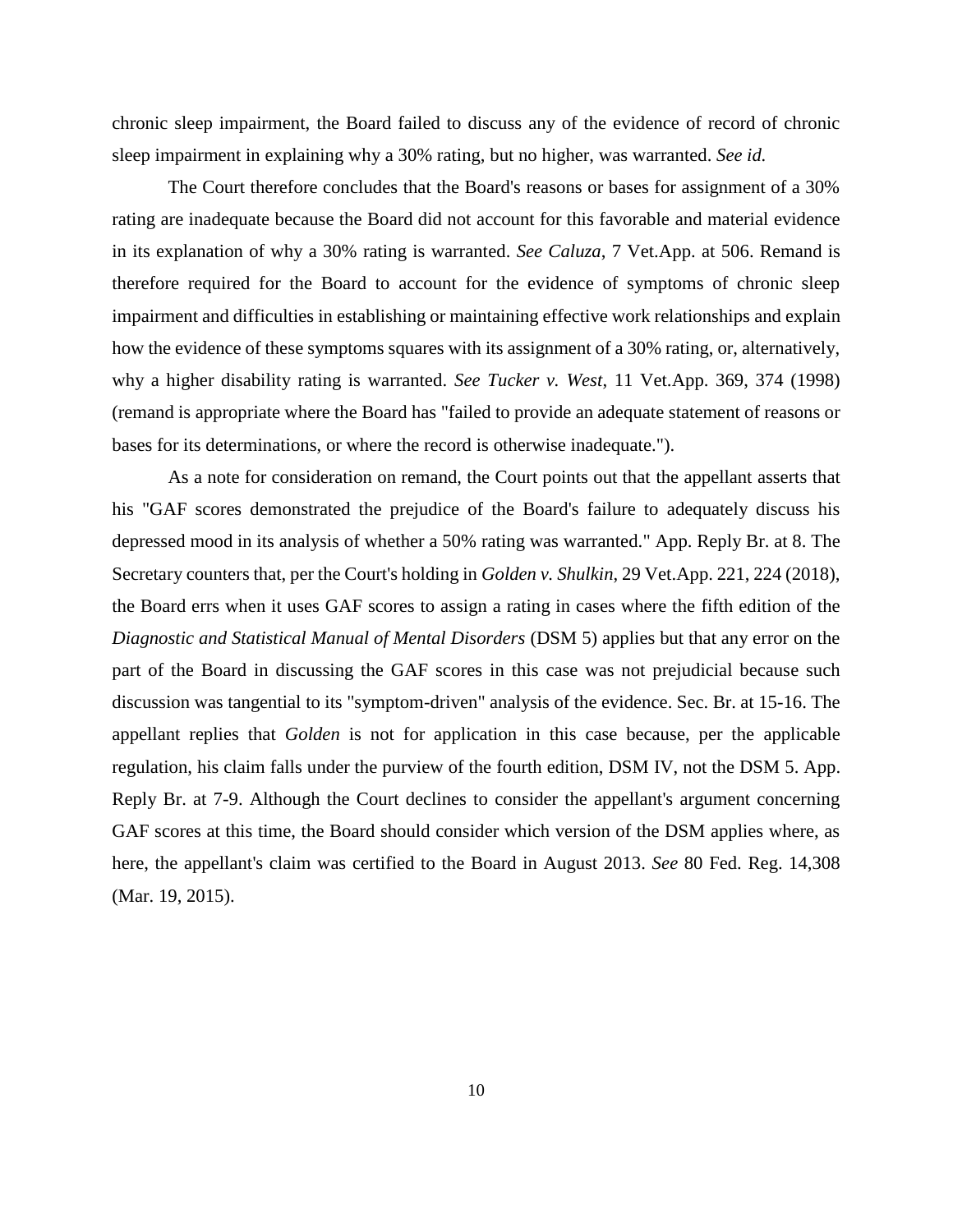## **B. Adequacy of October 2016 Examination**

The appellant next argues that the Board relied upon an inadequate October 2016 VA examination to deny his claim for an increased disability rating for bipolar disorder. App. Br. at 21-23; App. Reply Br. at  $10-11$ .<sup>1</sup>

A medical examination is considered adequate "where it is based upon consideration of the veteran's prior medical history and examinations and also describes the disability, if any, in sufficient detail so that the Board's 'evaluation of the claimed disability will be a fully informed one.'" *Stefl v. Nicholson*, 21 Vet.App. 120, 123 (2007) (quoting *Ardison v. Brown*, 6 Vet.App. 405, 407 (1994)); *Green v. Derwinski*, 1 Vet.App. 121, 124 (1991). Additionally, the opinion "must support its conclusion with an analysis that the Board can consider and weigh against contrary opinions." *Stefl*, 21 Vet.App. at 124; *see Monzingo v. Shinseki*, 26 Vet.App. 97, 105 (2012) (per curiam) (noting that a medical examination must "sufficiently inform the Board of a medical expert's judgment on a medical question and the essential rationale for that opinion"); *Nieves-Rodriguez v. Peake*, 22 Vet.App. 295, 301 (2008) (noting that "a medical examination report must contain not only clear conclusions with supporting data, but also a reasoned medical explanation connecting the two"); 38 C.F.R. § 4.2 (2018) ("[I]f [an examination] report does not contain sufficient detail, it is incumbent upon the rating board to return the report as inadequate for evaluation purposes."). The law does not impose any reasons-or-bases requirements on medical examiners, and the adequacy of medical reports must be based upon a reading of the report as a whole. *Monzingo*, 26 Vet.App. at 105-06.

The adequacy of a medical examination report is a question of fact, which is reviewable by this Court under the "clearly erroneous" standard of review. 38 U.S.C. § 7261(a)(4); *D'Aries v. Peake*, 22 Vet.App. 97, 104 (2008); *Gilbert v. Derwinski*, 1 Vet.App. 49, 52 (1990). "A factual finding 'is "clearly erroneous" when although there is evidence to support it, the reviewing court on the entire evidence is left with the definite and firm conviction that a mistake has been committed.'" *Hersey v. Derwinski*, 2 Vet.App. 91, 94 (1992) (quoting *United States v. U.S. Gypsum Co*., 333 U.S. 364, 395 (1948)). The Court may not substitute its judgment for the factual

 $\overline{\phantom{a}}$ 

<sup>1</sup> The appellant withdrew his argument that the February 2011 VA examination report was inadequate. *See*  App. Reply Br. at 10 n.1.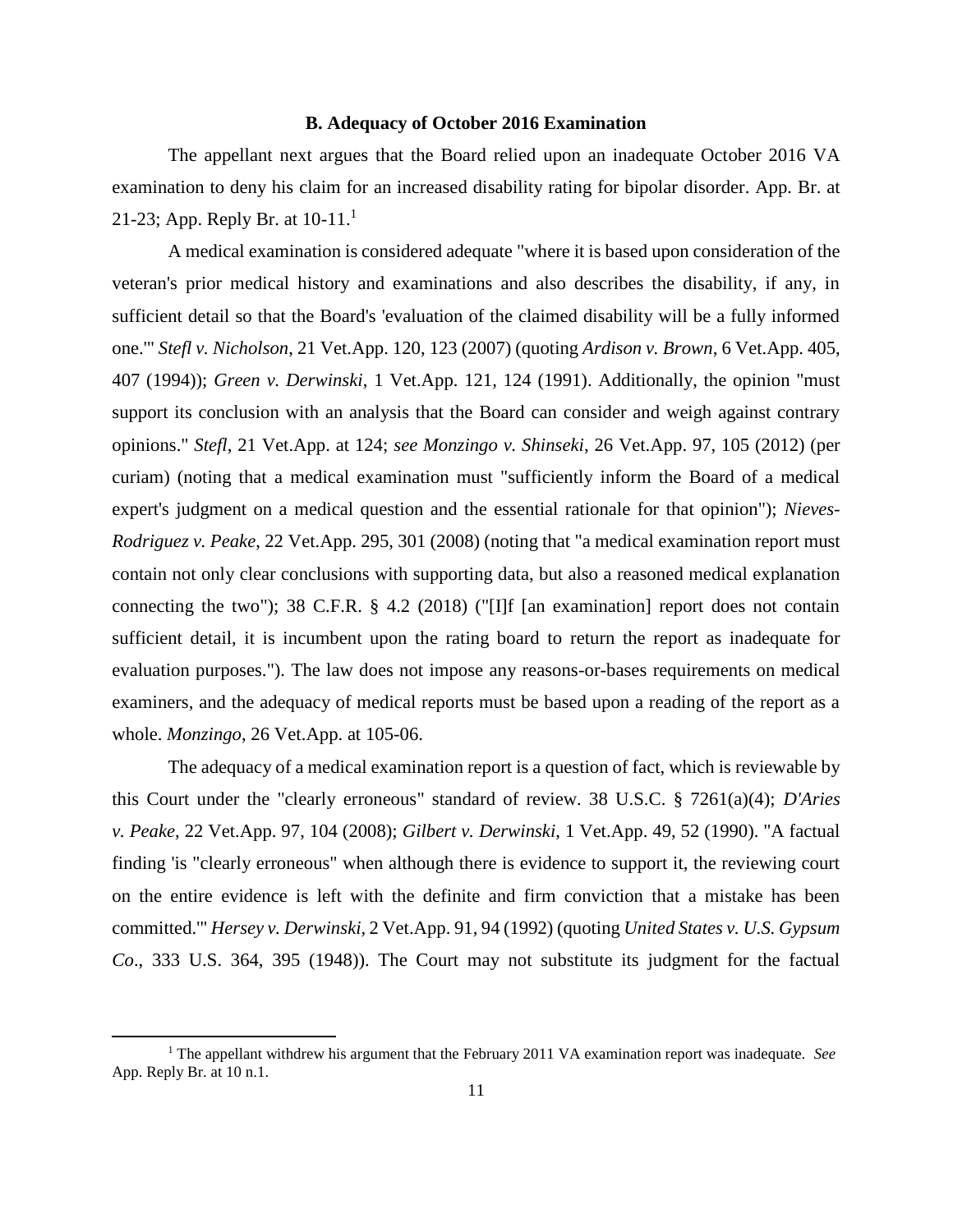determinations of the Board on issues of material fact merely because the Court would have decided those issues differently in the first instance. *Id*.

In this case, the Court does not find he appellant's argument persuasive. A review of the record shows that the October 2016 VA examiner noted the appellant's relevant medical history and current symptomatology, and she recorded her observations of the appellant's behavior and her opinion on the level of severity of the appellant's bipolar disorder. R. at 437-40. Thus, in its decision, the Board found that the October 2016 VA examination was adequate, noting that the examiner "reviewed the claims file, personally interviewed and examined the [v]eteran, including eliciting a history, conducted in-person examinations with appropriate testing, and answered all relevant questions." R. at 7.

The appellant's specific argument is that the October 2016 examination report did not provide the Board with information regarding the severity, frequency, and duration of his bipolar disorder and that such information was necessary for the Board to adequately analyze his claim. App. Reply Br. at 10-11. However, this argument is without merit, as a review of the examination report shows that the examiner did address these matters, opining:

[the] [v]eteran] continues to experience chronic symptoms of bipolar disorder without remission or significant change since his last exam /rating. He has been on medication for many years which appears to stabilize his symptoms (no full manic or major depressive episodes). There is no evidence of an increase in severity.

## R. at 439.

Thus, when read as a whole, the Court finds that the October 2016 VA examination was adequate for rating purposes and does not contain clear error. *See Monzingo*, 26 Vet.App. at 105- 06; *D'Aries v. Peake*, 22 Vet.App. at 104. Further, the Board's reliance on the examination was plausible and supported by adequate reasons or bases.

### **C. Entitlement to TDIU**

Finally, the appellant argues that the Board misinterpreted and misapplied the law when it denied entitlement to TDIU. Appellant's Br. at 23-28; Reply Br. at 11-14.

TDIU will be awarded when a veteran is unable to secure or follow a substantially gainful occupation as a result of a service-connected disability or disabilities. 38 C.F.R. § 4.16(a) (2018); *see Pederson v. McDonald,* 27 Vet.App. 276, 285 (2015) (en banc) ("Total disability ratings will be assigned 'when there is present any impairment of mind or body which is sufficient to render it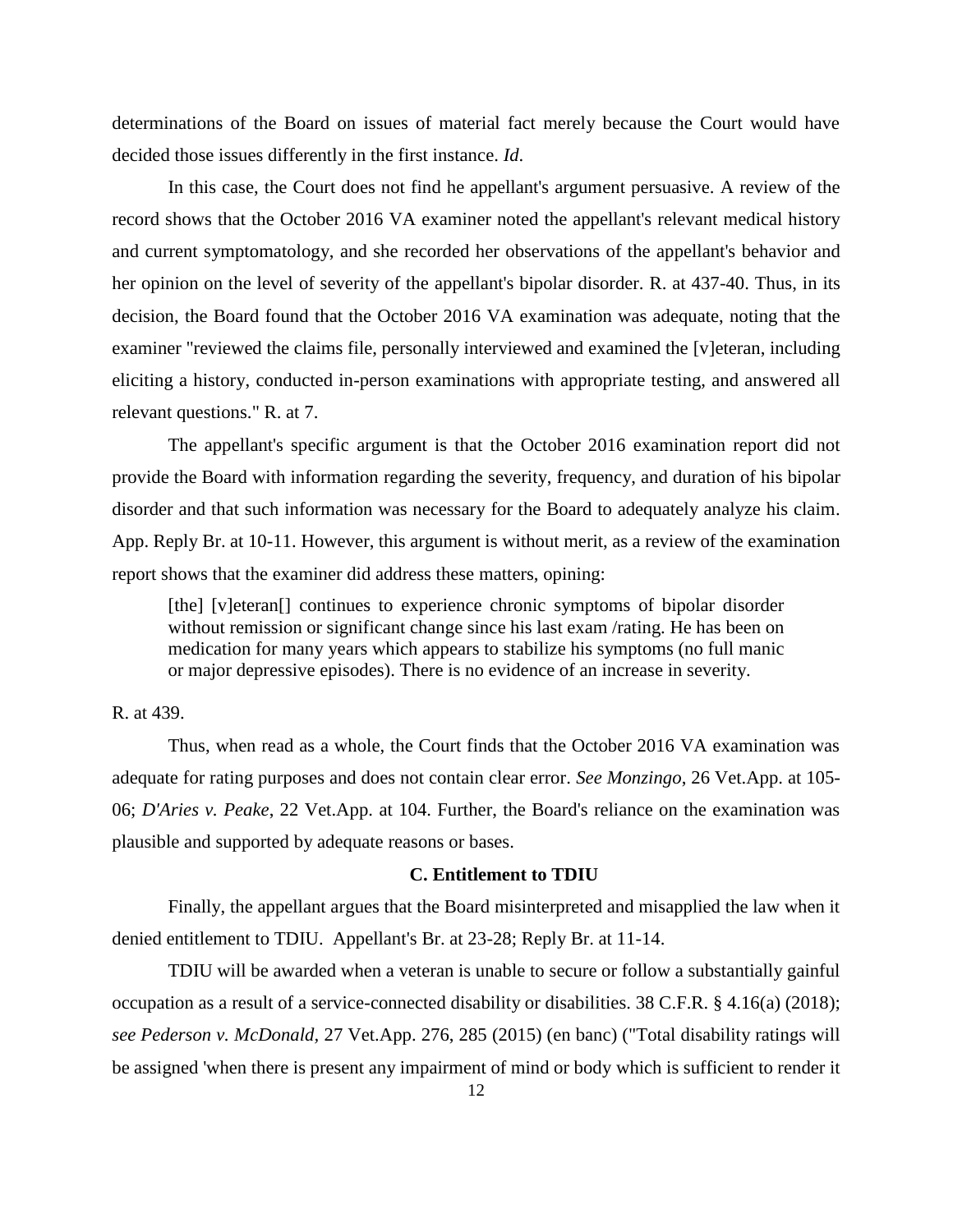impossible for the average person to follow a substantially gainful occupation.'" (quoting 38 C.F.R. § 3.340(a) (2014))). An award of TDIU does not require a showing of 100% unemployability. *Roberson v. Principi*, 251 F.3d 1378, 1385 (Fed. Cir. 2001).

Unlike the regular disability rating schedule, which is based on the average work-related impairment caused by a disability, "entitlement to TDIU is based on an individual's particular circumstances." *Rice v. Shinse*ki, 22 Vet.App. 447, 452 (2009). Therefore, to determine whether a TDIU rating is warranted in a given case, "VA conducts a holistic and individualized assessment of the veteran." *Withers v. Wilkie*, 30 Vet.App. 139, 144 (2018). When conducting a TDIU analysis, the Board "'must take into account the individual veteran's education, training, and work history.'" *Id.* (quoting *Pederson*, 27 Vet.App. at 286). Whether the veteran can actually find employment is not determinative, as the focus of the inquiry is on "whether the veteran is *capable* of performing the physical and mental acts required by employment." *Van Hoose v. Brown*, 4 Vet.App. 361, 363 (1993) (emphasis in original). The Board's determination whether a claimant is unable to secure or follow substantially gainful employment is a finding of fact that this Court reviews under the "clearly erroneous" standard. *Bowling v. Principi*, 15 Vet.App. 1, 6 (2001).

In this case, the Board noted that the appellant's service-connected disabilities (consisting of bipolar disorder, hypertension, and a rectal polyp disorder) did not meet the schedular requirements for consideration of TDIU under 38 C.F.R. § 4.16(a). R. at 27-28. Accordingly, under § 4.16(b), the Board denied referral to the Director for extraschedular consideration of TDIU because it determined that "the primary reason for the [appellant's] inability to obtain employment or participate in VA's rehabilitation program is due to the inability to drive," rather than due to his bipolar disorder symptoms. R. at 29. The Board also reasoned that the evidence showed that the appellant's bipolar symptoms did not contribute to his unemployment because it found "the [v]eteran was no longer employed full time in 2009 following an altercation with a superior and being the subject of coworkers' jokes." *Id.* The appellant asserts that these two reasons given by the Board for denying referral to the Director for extraschedular consideration of TDIU were erroneous, arguing that the former reason is "factually wrong" and the latter "demonstrates a misinterpretation of law." App. Br. at 23-24.

The Court finds the appellant's argument persuasive. The Board has not provided an adequate discussion of how the appellant's service-connected disabilities have affected his ability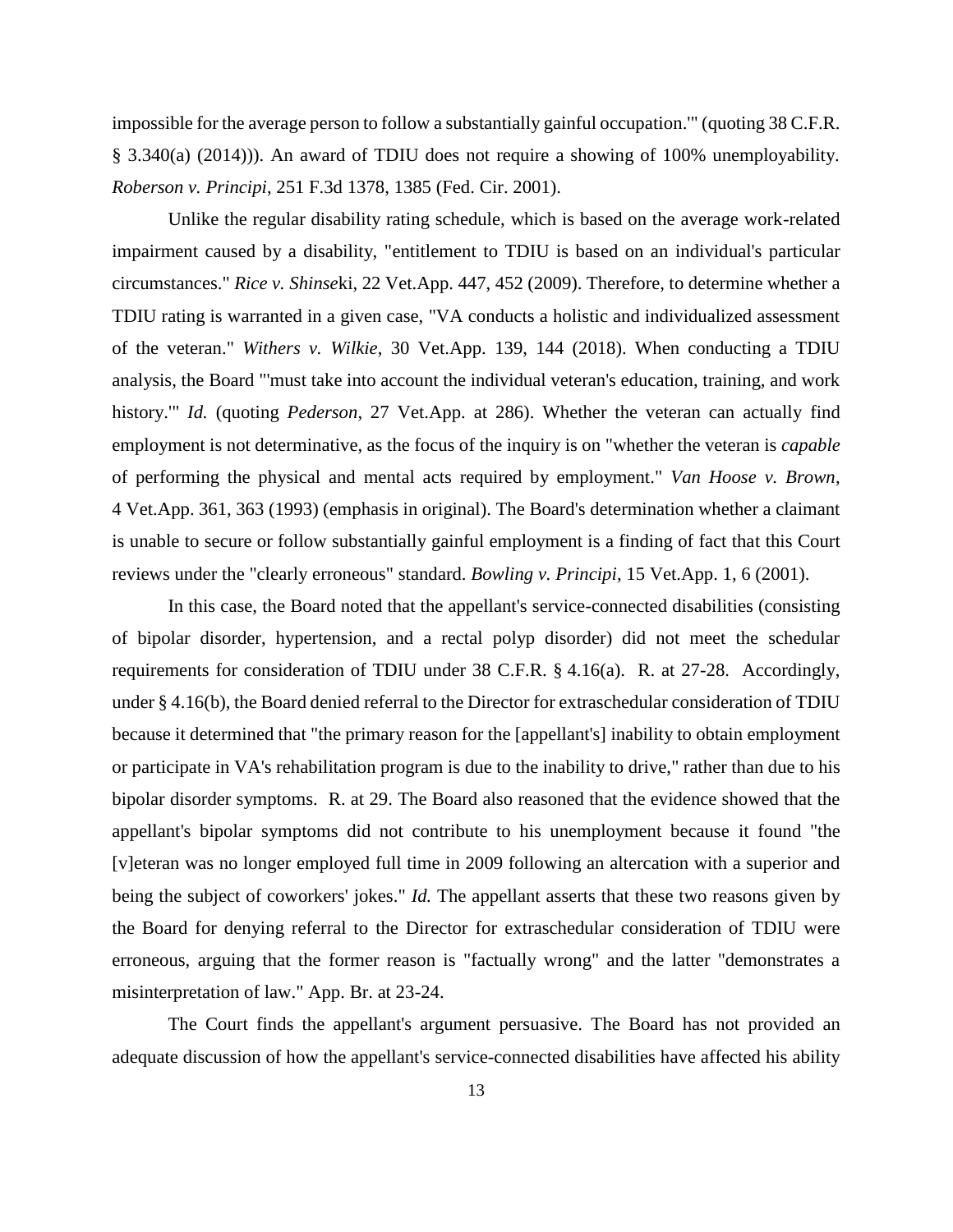to obtain and maintain substantially gainful employment. As the appellant points out, the evidence of record shows that his reasons for leaving his employment in 2009 actually supported his claim. He left his last place of employment because of an "altercation with [his] boss" and perceived himself as "the brunt of other's jokes." R. at 370; R. at 623 (June 2011 Notice of Disagreement describing "a blow up with his employer"). The appellant has consistently reported difficulty establishing and maintaining effective work and social relationships due to his symptomatology. *See* R. at 439 (October 2016 VA examination report noting the symptom). Thus, the Board should have analyzed the appellant's reasons for leaving his employment in conjunction with the evidence that demonstrated that his bipolar disorder caused significant impairments with work relationships. Instead, it used this evidence against him to deny TDIU. R. at 28-29.

Further, just as the Board should have considered the evidence that the appellant had difficulty maintaining and establishing work relationships as part of its analysis of entitlement to an increased rating for bipolar disorder, the Board also was required to consider that evidence as part of its TDIU analysis. The record shows that he applied for VA vocational rehabilitation in 2010, but withdrew his application because "he did not think he could handle pursuing" the program and because "trying to complete the paperwork cause[d] anxiety and [wa]s very intimidating." R. at 1234, 1238. The record also documents that the appellant relied on his father to "keep him on track for his VA appointments," and to make "sure his VA documentation [wa]s processed on time." R. at 44. This evidence is relevant and material to the question of whether the appellant was capable of substantially gainful employment.

Finally, as the appellant asserts, the Board failed to fully consider all of the symptoms associated with his service-connected disabilities when determining if they render him unable to secure or follow a substantially gainful occupation. This failure renders the Board's statement of reasons or bases inadequate, and a remand is warranted. *See Withers*, 30 Vet.App. at 144; *see also* 38 U.S.C. § 7104(d)(1); *Allday*, 7 Vet.App. at 527.

Accordingly, the Board's reasons or bases for denial of entitlement to TDIU are inadequate, and the Court will remand the decision for the Board to adequately explain its TDIU determination. *See Tucker*, 11 Vet.App. at 374.